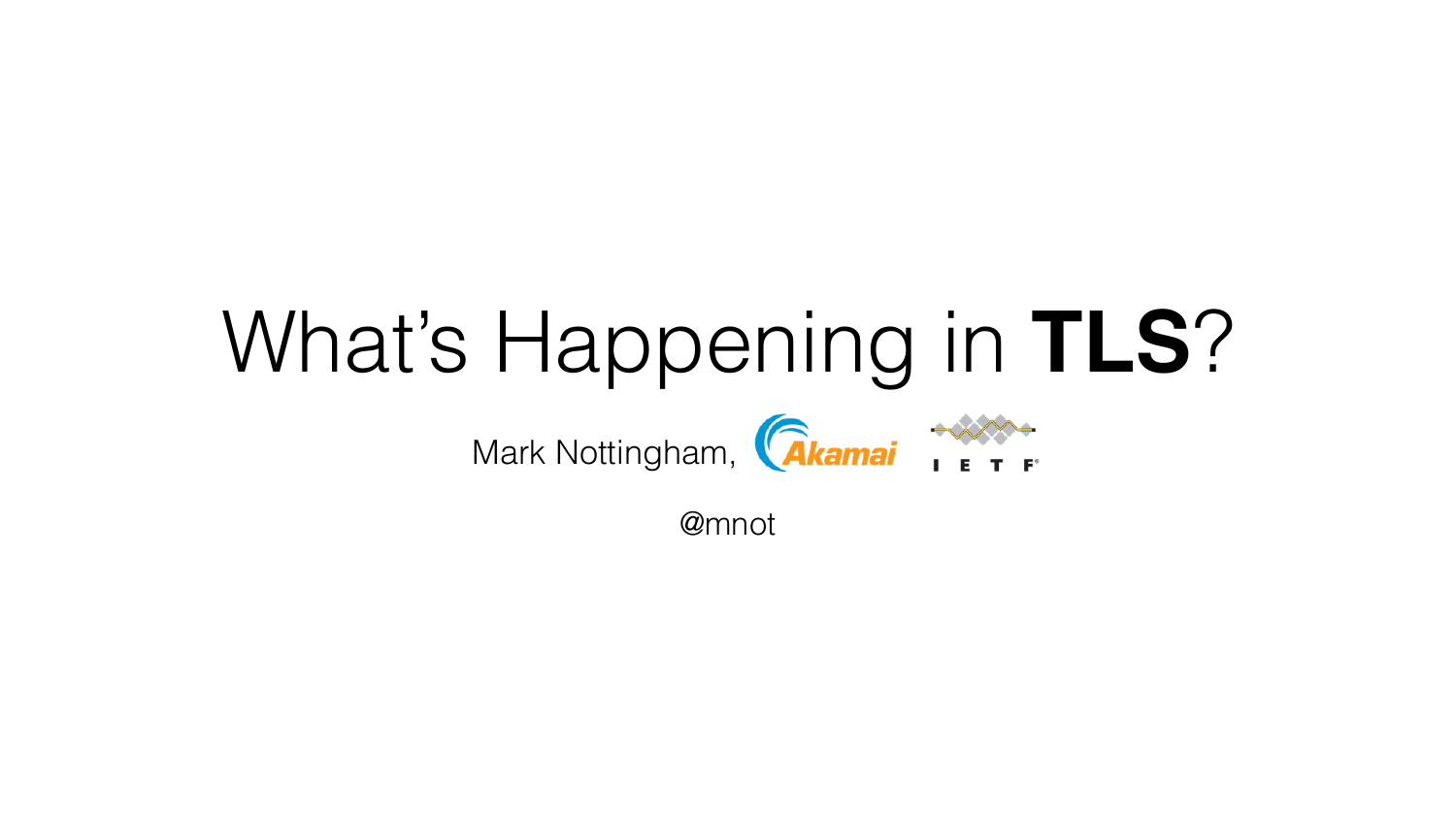

#heartbleeding? Come hear two of the worlds leading web security experts @mnot and @creativemisuse at Code melbourne. webdirections.org/code14/



9:53 AM - 10 Apr 2014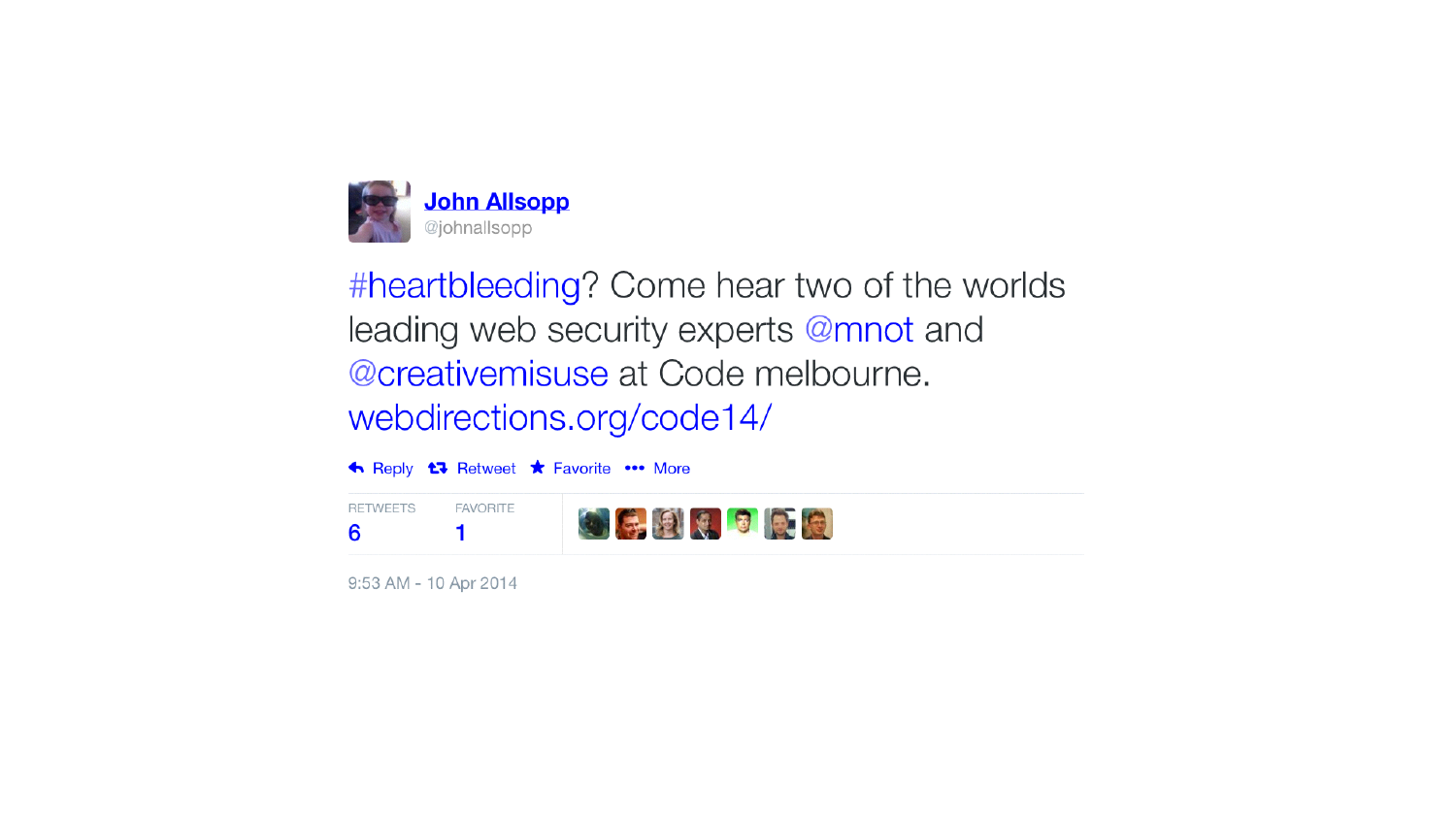

### @johnallsopp Oh, I am so not a "leading them :)

← Reply  $\hat{\mathbf{v}}$  Delete ★ Favorite … More

10:01 AM - 10 Apr 2014

security expert" - I just drink with some of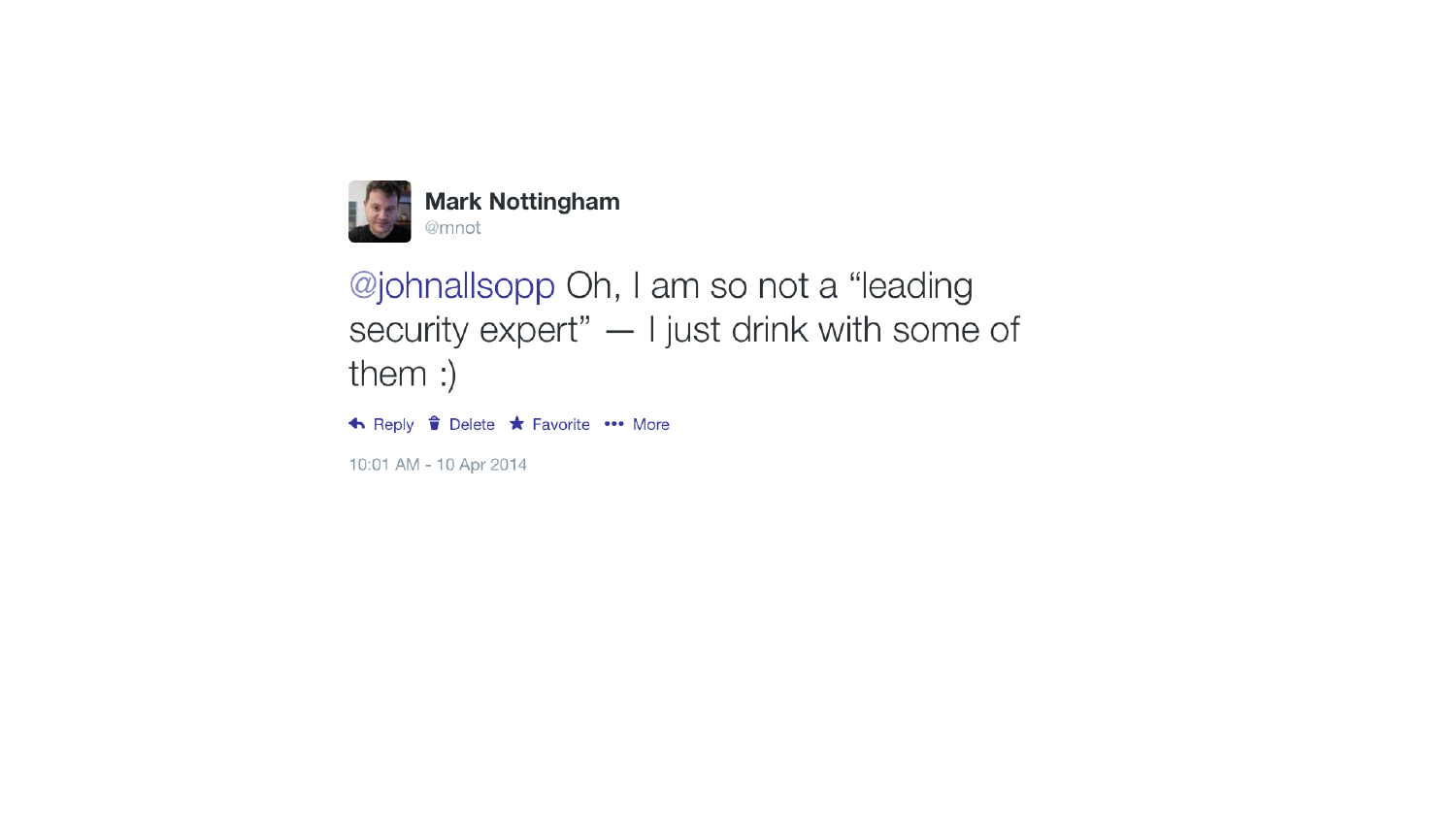

#### @mnot that'll do ;-)

← Reply t7 Retweet ★ Favorite ••• More

10:09 AM - 10 Apr 2014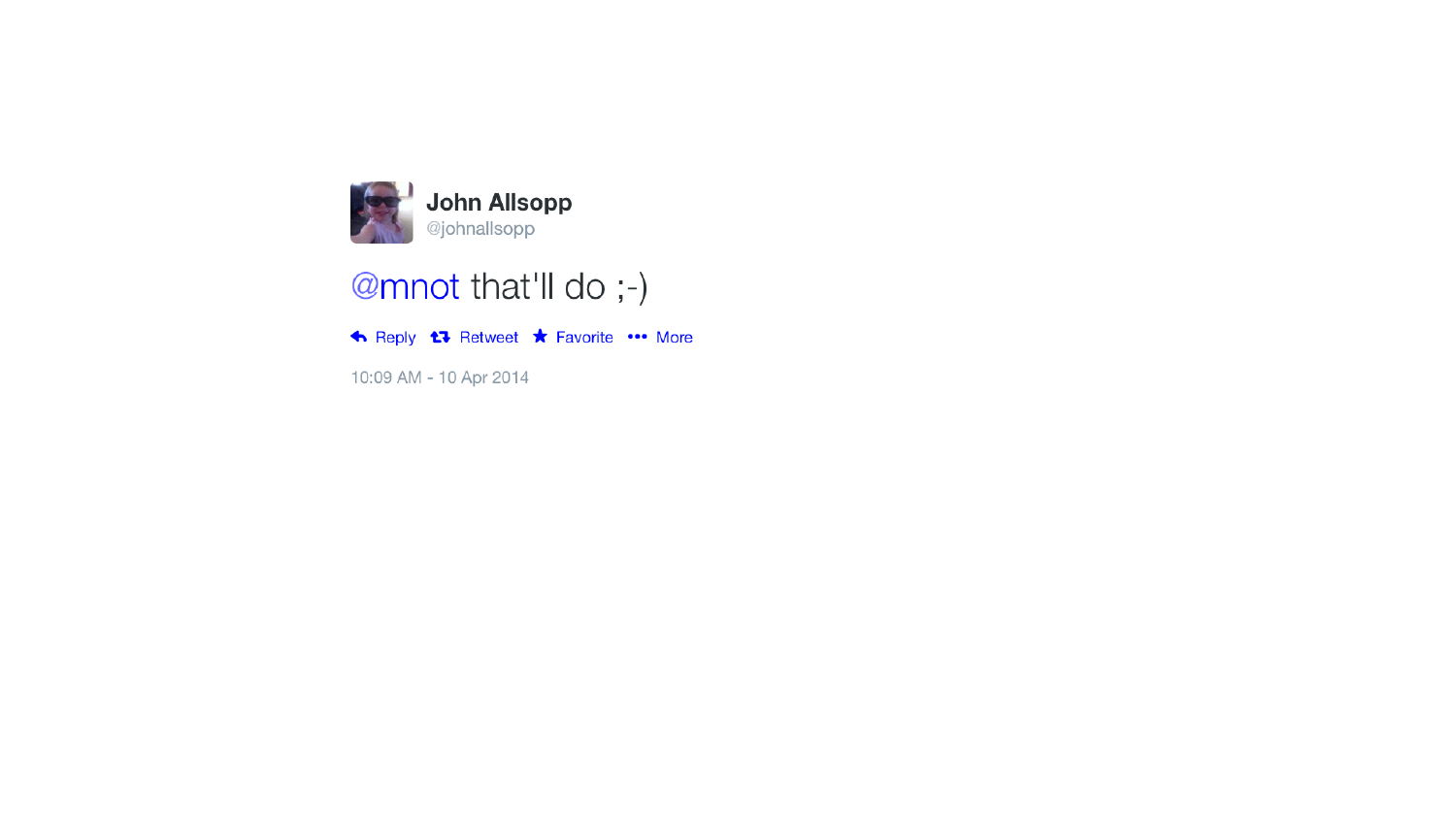

#### http://lmgtfy.com/?q=heartbleed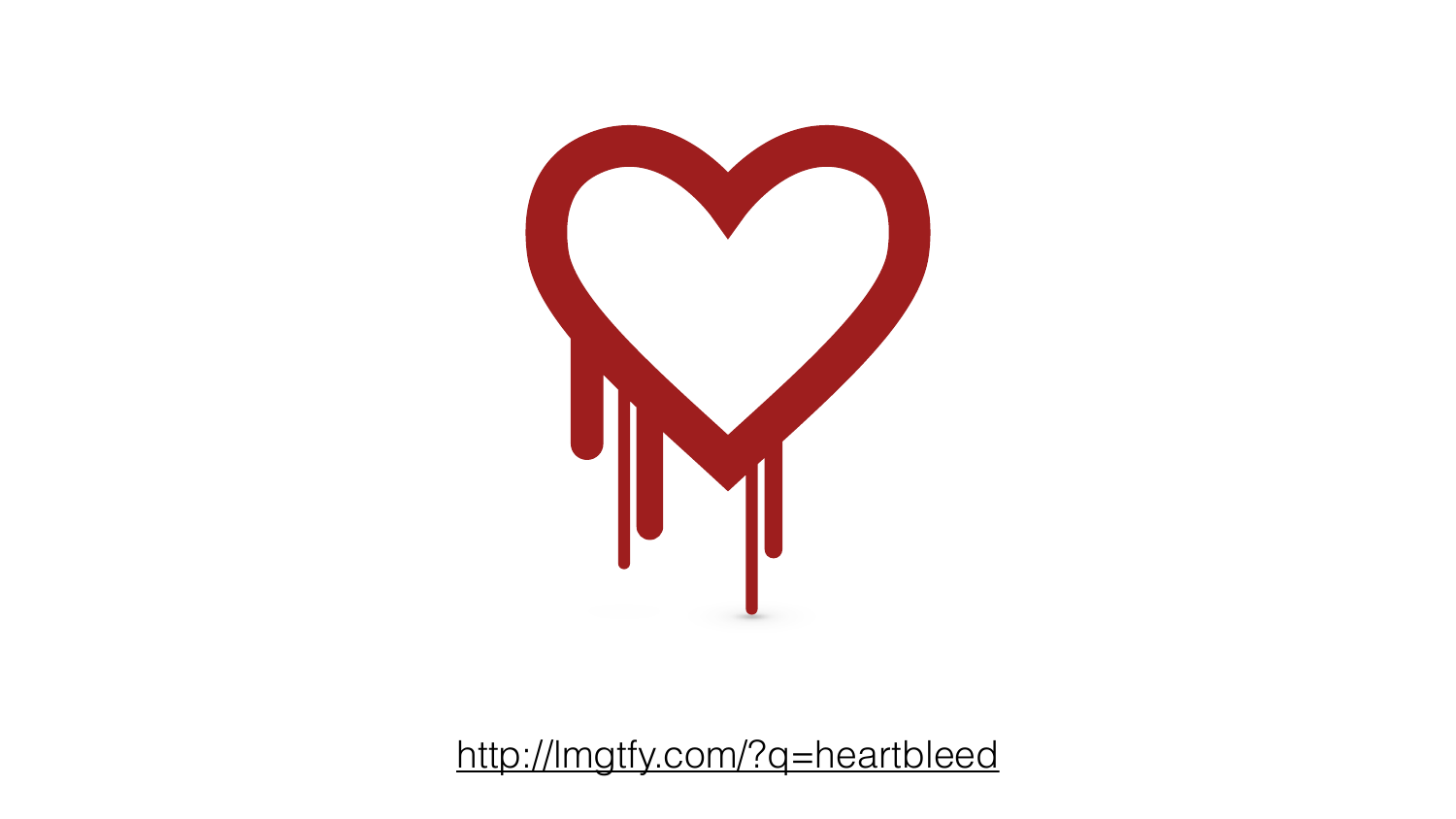

- TLS is wicked complex
- Dangerously close to a monoculture (OpenSSL)
- Open Source is not magical (but it's not the problem here)
- Incident handling is really important
	- Assume compromised keys / infrastructure

## *W*: Some Lessons Learned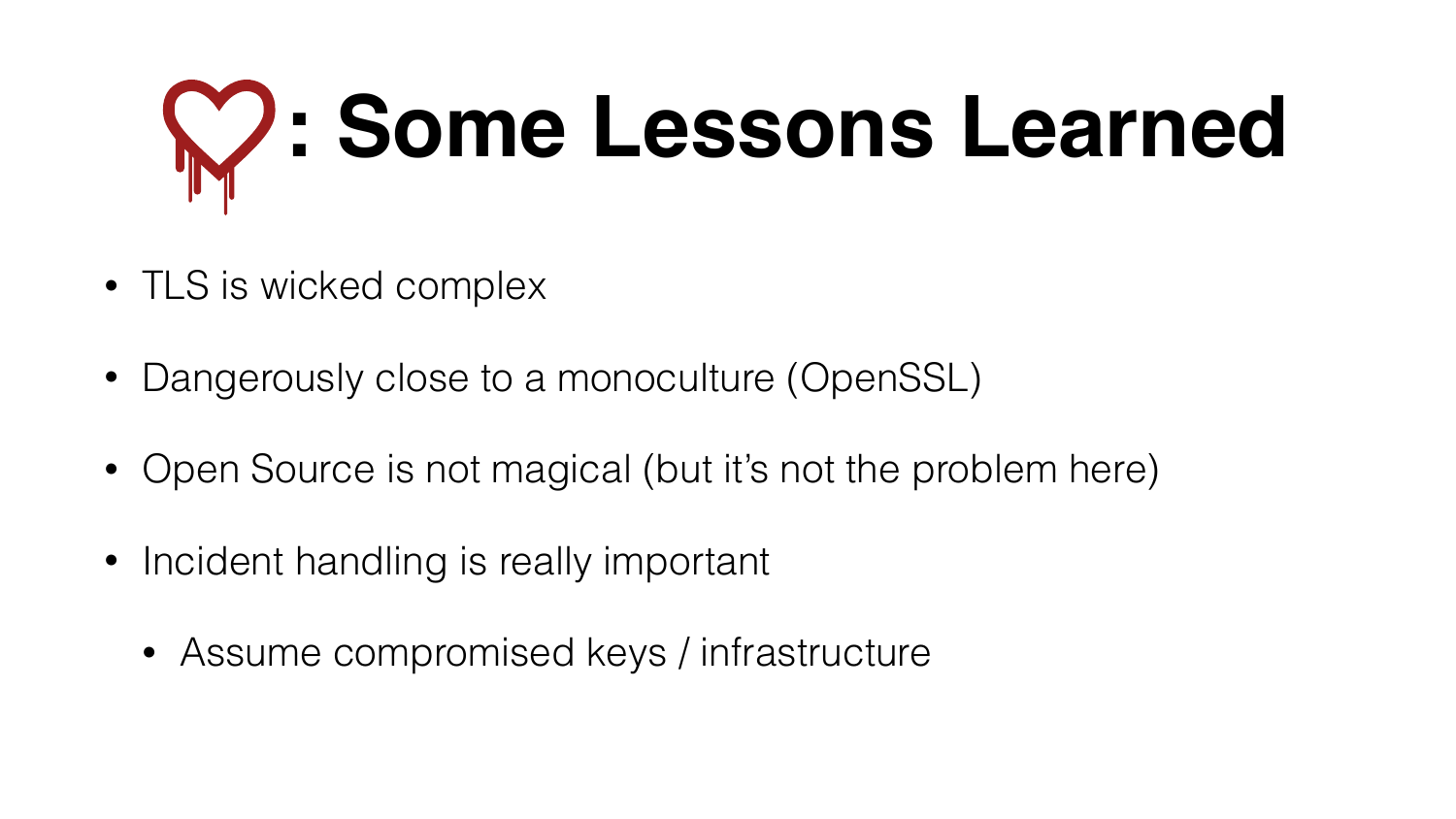## **Recent Goals in the TLS Community**

## 1. More **TLS**

# 2. Better **Trust**

## 3. More **Speed**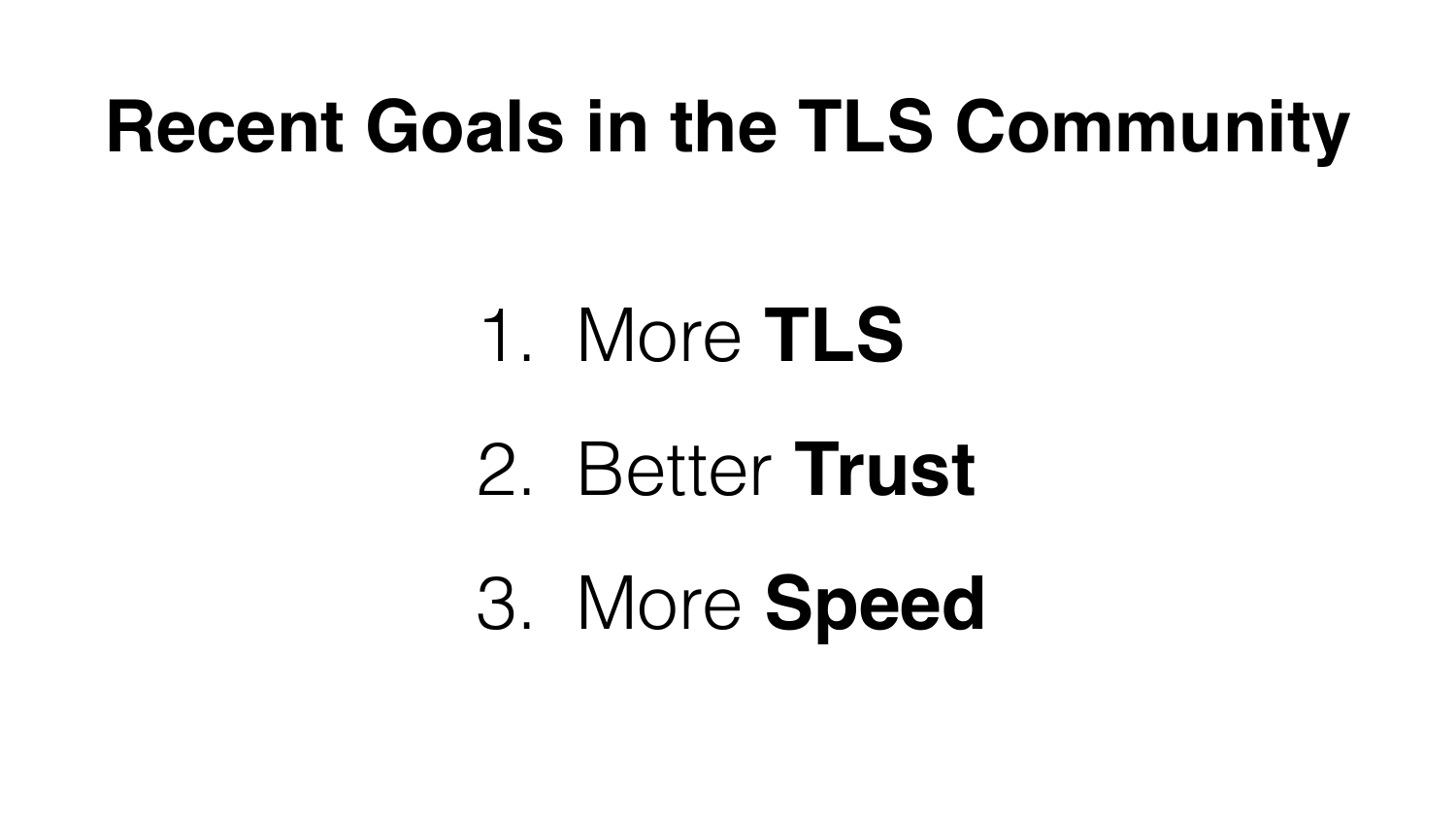**More TLS**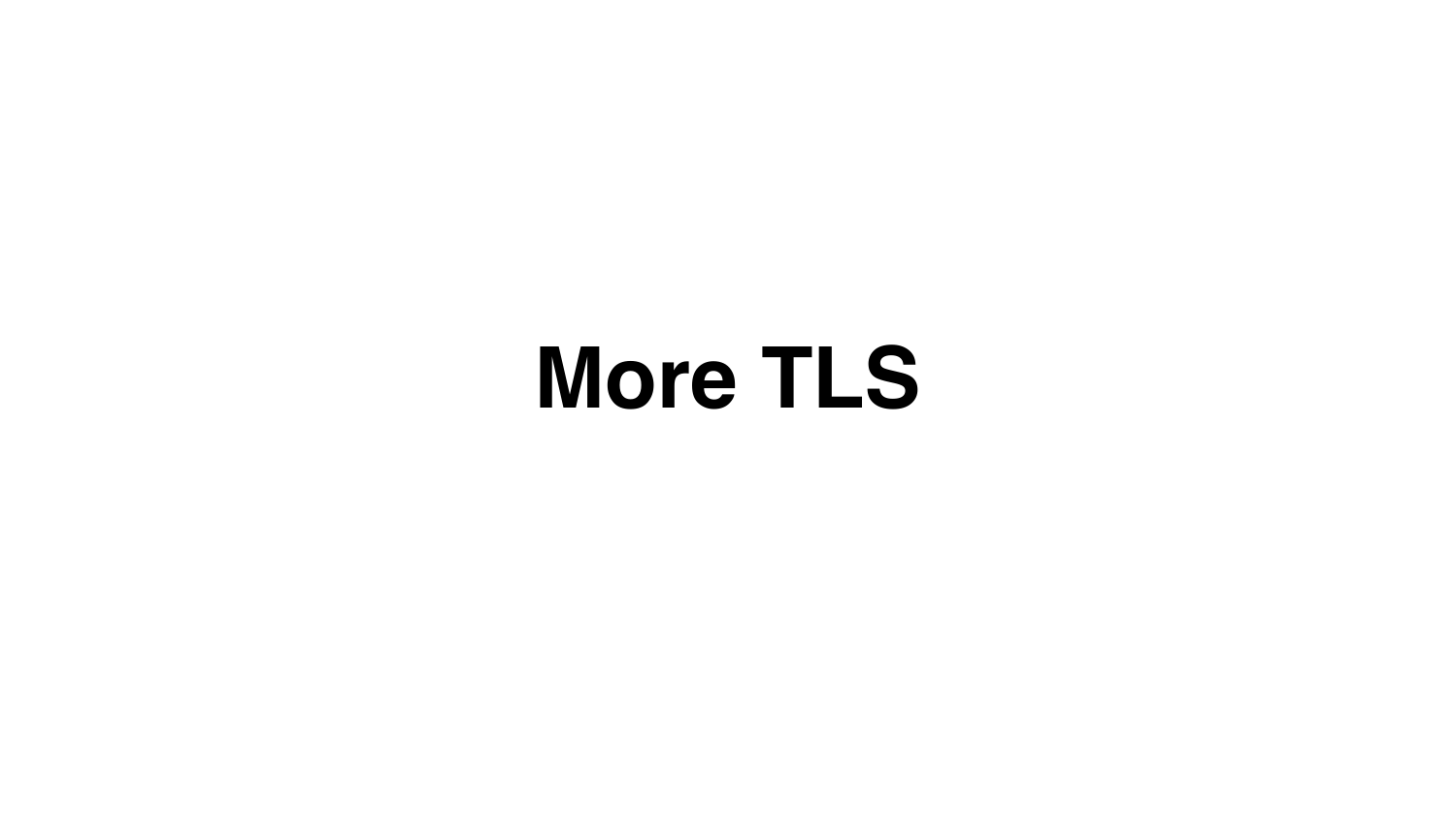



### <http://tools.ietf.org/html/draft-farrell-perpass-attack/>





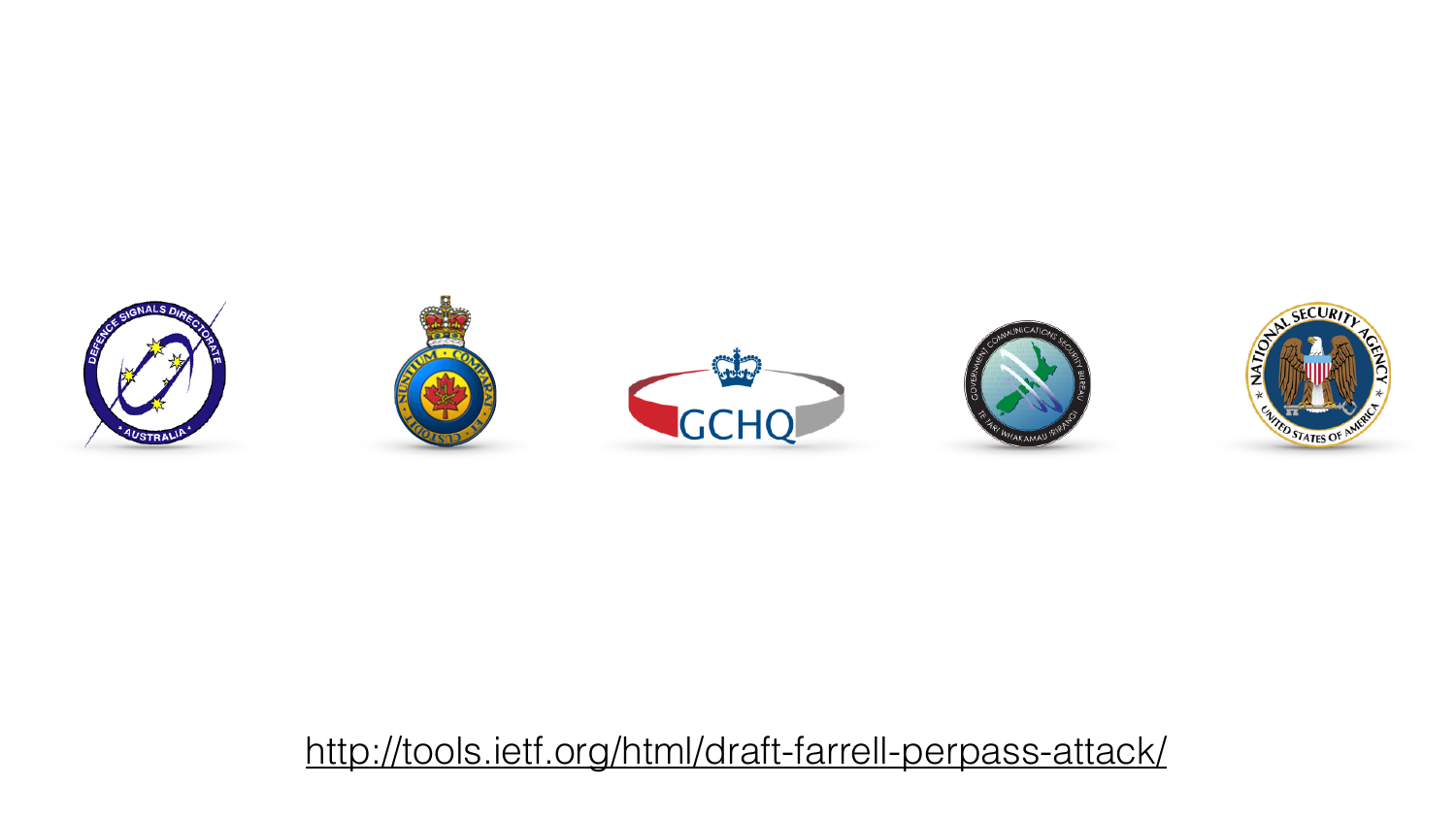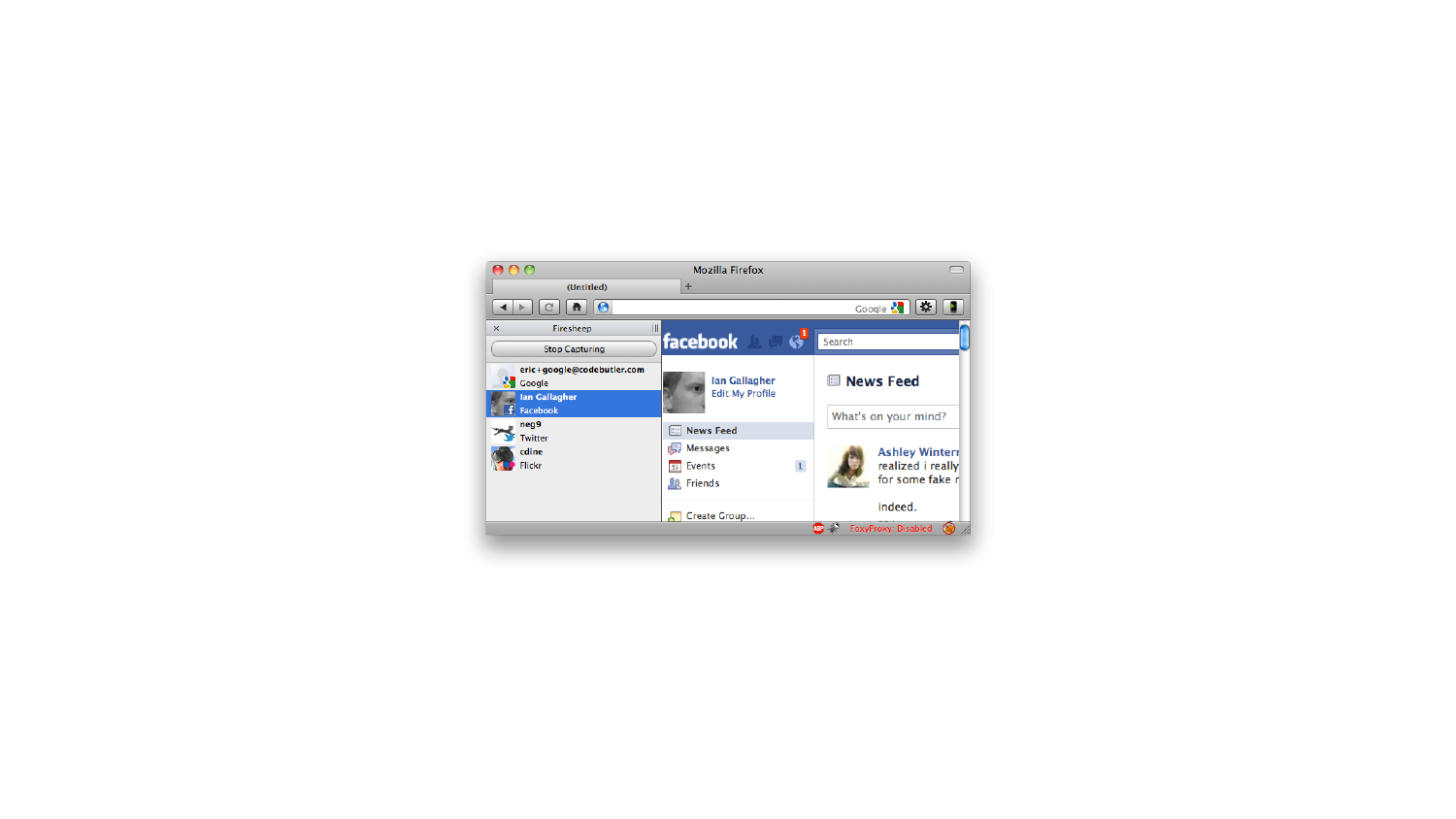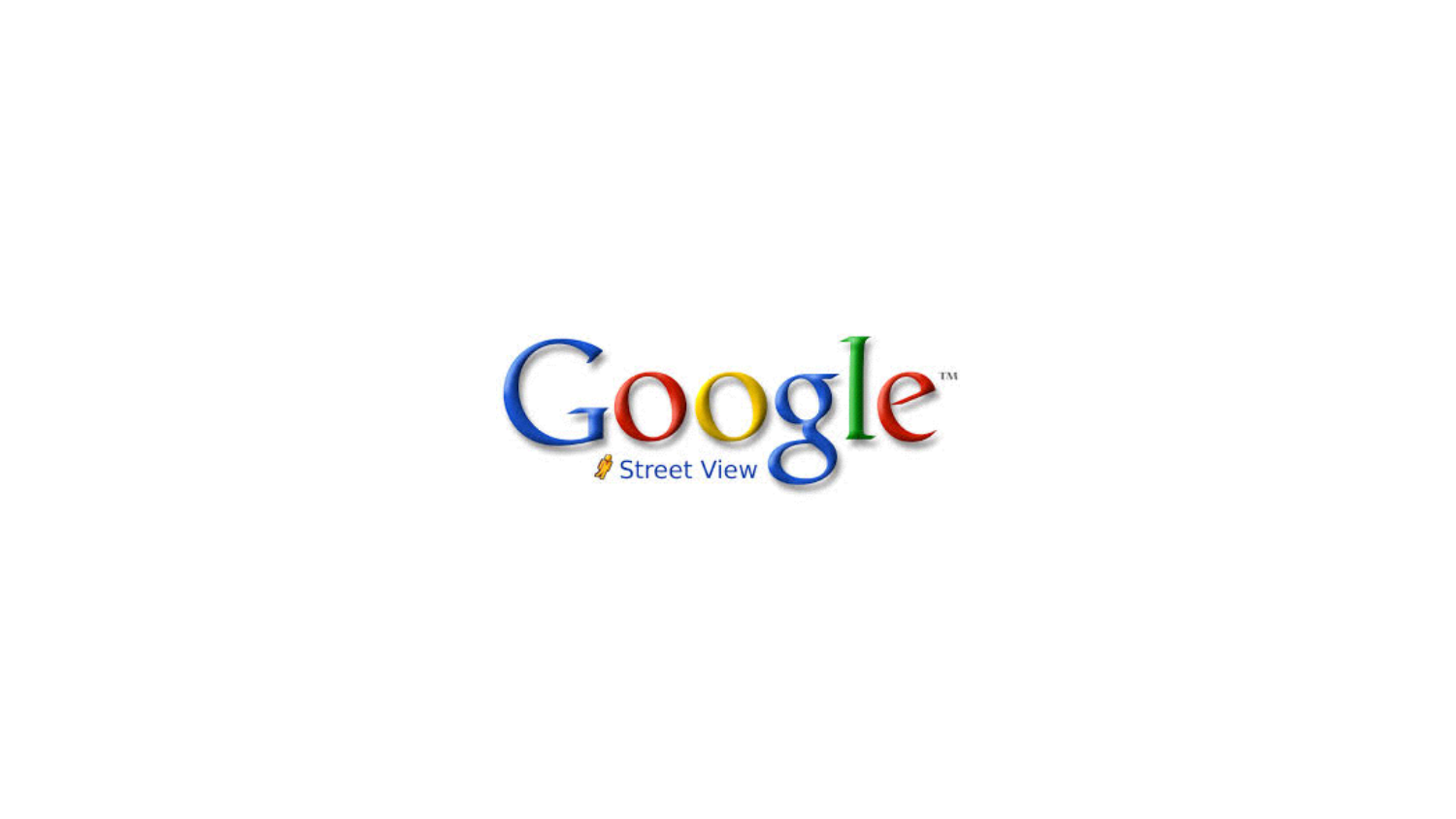# **More TLS: HTTP/2**

### • HTTP/2 doesn't *require* TLS, but Firefox and Chrome engineers say: "**We will only support HTTP/2 over TLS**."

- They position this as a "carrot."
- Network operators aren't happy about this

| Firefox | Chrome | <b>Safari</b> | Opera |                 | iOS Opera Android Blackberry IE Mobile<br>Safari Mini Browser Browser |      |
|---------|--------|---------------|-------|-----------------|-----------------------------------------------------------------------|------|
| 28.0    | 34.0   |               | 20.0  | $5.0 - 7.0$ 4.4 | 10.0                                                                  | 10.0 |

<http://http2.github.io/>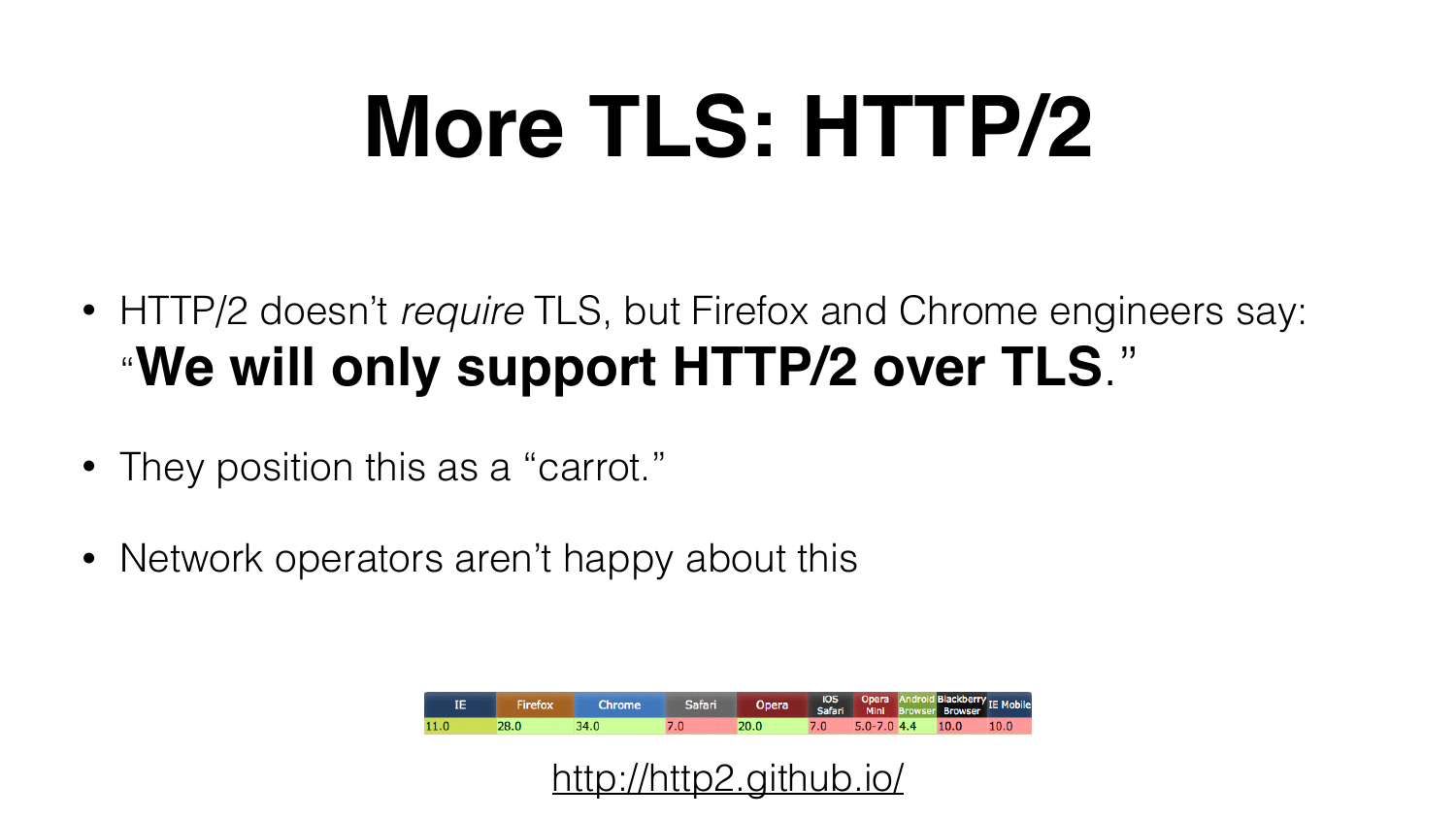# **HTTP:// over TLS**

- Mozilla is interested in **transparently** using TLS for http:// URIs
	- No change in security context, browser UI
	- Makes protocol upgrades easier
	- Defeats purely **passive** attacks
- This is controversial; some feel it "cheapens" TLS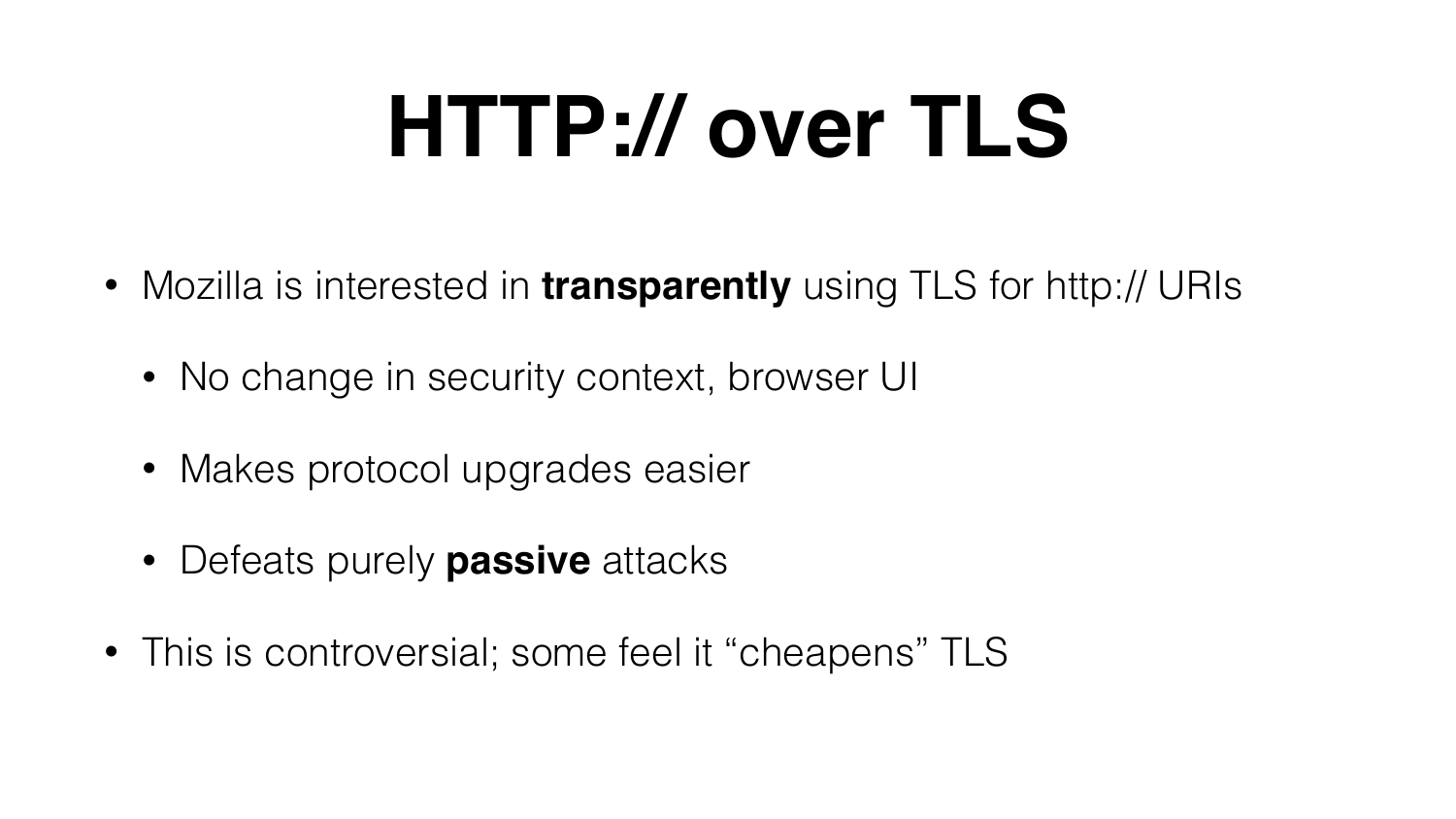## **Better Trust**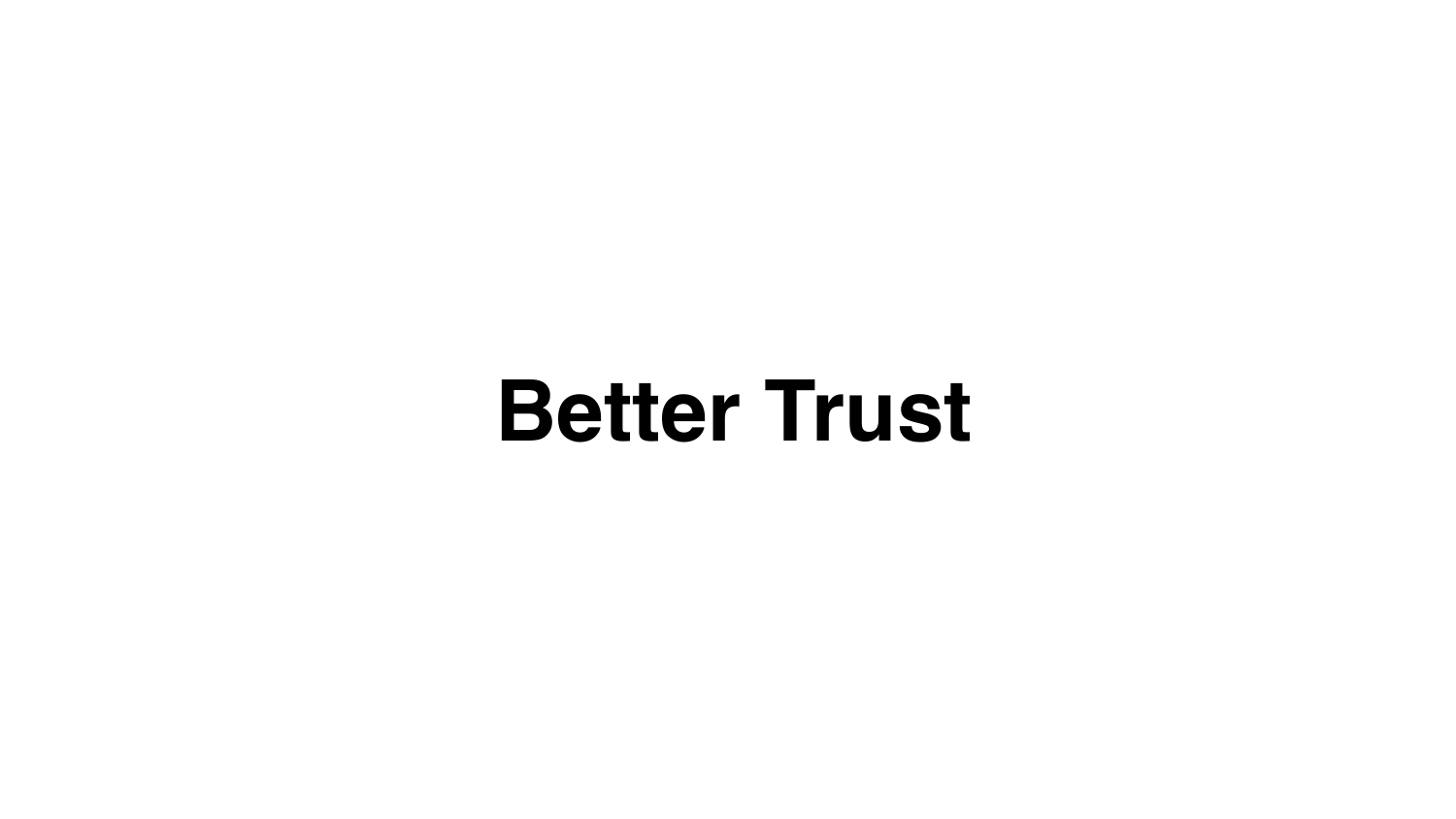

A-Trust-nQual-01 Root certificate authority Expires: Monday, 1 December 2014 10:00:00 am Australian Eastern Daylight Time © This certificate is marked as not trusted for all users

| Name |                                                | ▲ Kind      | <b>Expires</b>          | Keychain            |
|------|------------------------------------------------|-------------|-------------------------|---------------------|
| LO.  | A-Trust-nQual-01                               | certificate | 1 Dec 2014 10:00:00 am  | <b>System Roots</b> |
| la.  | A-Trust-nQual-03                               | certificate | 18 Aug 2015 8:00:00 am  | <b>System Roots</b> |
| L٥   | A-Trust-Qual-01                                | certificate | 1 Dec 2014 10:00:00 am  | <b>System Roots</b> |
| Lo.  | A-Trust-Qual-02                                | certificate | 3 Dec 2014 10:00:00 am  | <b>System Roots</b> |
| LG.  | <b>AAA Certificate Services</b>                | certificate | 1 Jan 2029 10:59:59 am  | <b>System Roots</b> |
| 冨    | AC Raíz Certicámara S.A.                       | certificate | 3 Apr 2030 8:42:02 am   | <b>System Roots</b> |
| F    | <b>Actalis Authentication Root CA</b>          | certificate | 22 Sep 2030 9:22:02 pm  | <b>System Roots</b> |
| 臣    | AddTrust Class 1 CA Root                       | certificate | 30 May 2020 8:38:31 pm  | <b>System Roots</b> |
| E    | AddTrust External CA Root                      | certificate | 30 May 2020 8:48:38 pm  | <b>System Roots</b> |
| E    | <b>AddTrust Public CA Root</b>                 | certificate | 30 May 2020 8:41:50 pm  | <b>System Roots</b> |
| F    | AddTrust Qualified CA Root                     | certificate | 30 May 2020 8:44:50 pm  | <b>System Roots</b> |
| 臣    | Admin-Root-CA                                  | certificate | 10 Nov 2021 6:51:07 pm  | <b>System Roots</b> |
| 臣    | AdminCA-CD-T01                                 | certificate | 25 Jan 2016 11:36:19 pm | <b>System Roots</b> |
| 冨    | <b>AffirmTrust Commercial</b>                  | certificate | 1 Jan 2031 1:06:06 am   | <b>System Roots</b> |
| 臣    | AffirmTrust Networking                         | certificate | 1 Jan 2031 1:08:24 am   | <b>System Roots</b> |
| 區    | <b>AffirmTrust Premium</b>                     | certificate | 1 Jan 2041 1:10:36 am   | <b>System Roots</b> |
| 冨    | <b>AffirmTrust Premium ECC</b>                 | certificate | 1 Jan 2041 1:20:24 am   | <b>System Roots</b> |
| F    | America Online Root Certification Authority 1  | certificate | 20 Nov 2037 7:43:00 am  | <b>System Roots</b> |
| 麘    | America Online Root Certification Authority 2  | certificate | 30 Sep 2037 12:08:00 am | <b>System Roots</b> |
| E    | AOL Time Warner Root Certification Authority 1 | certificate | 21 Nov 2037 2:03:00 am  | <b>System Roots</b> |
| Ξ    | AOL Time Warner Root Certification Authority 2 | certificate | 29 Sep 2037 9:43:00 am  | <b>System Roots</b> |

<http://nakedsecurity.sophos.com/2013/01/08/the-turktrust-ssl-certificate-fiasco-what-happened-and-what-happens-next/>

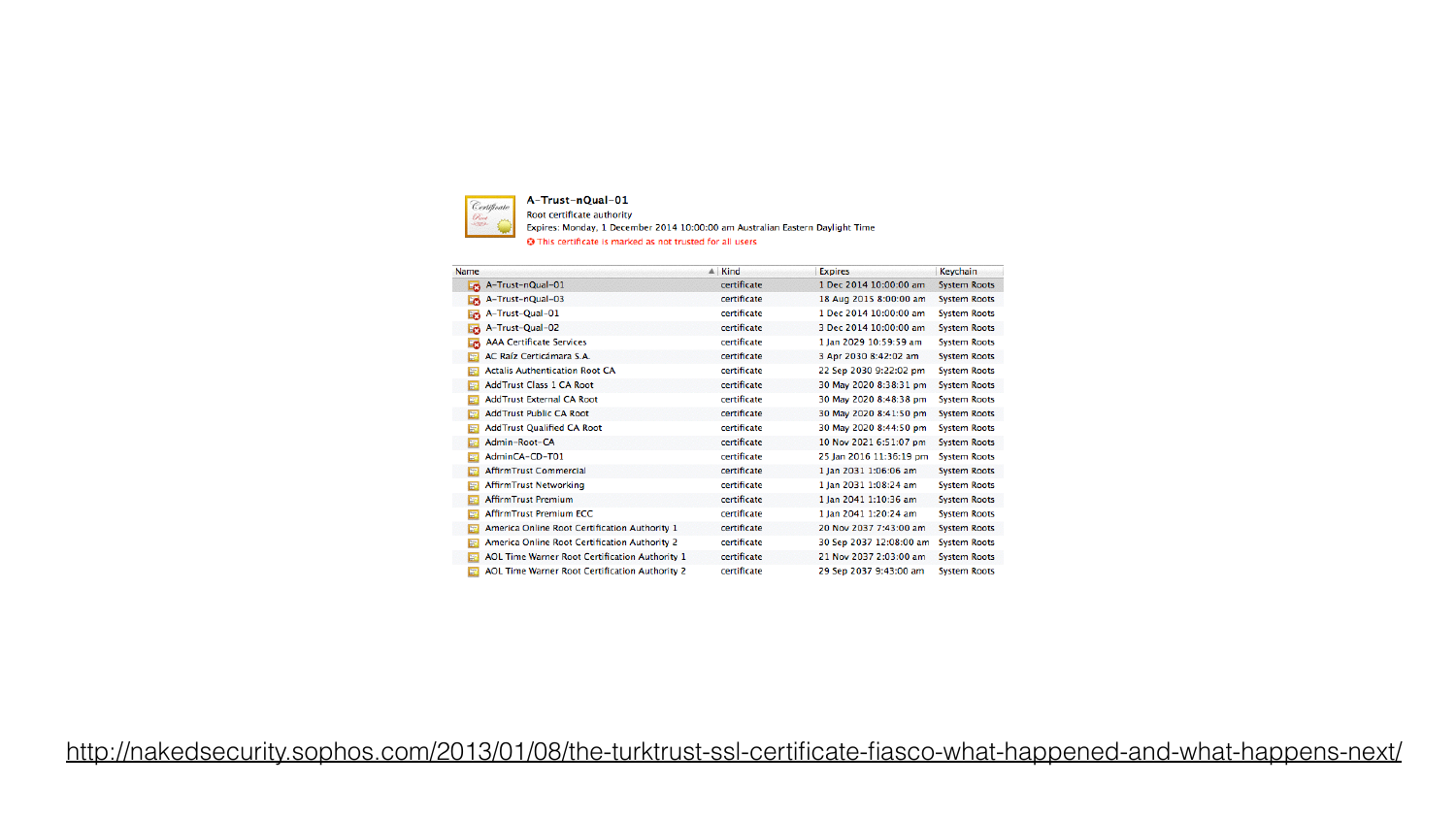

#### <http://www.secureworks.com/cyber-threat-intelligence/threats/transitive-trust/>



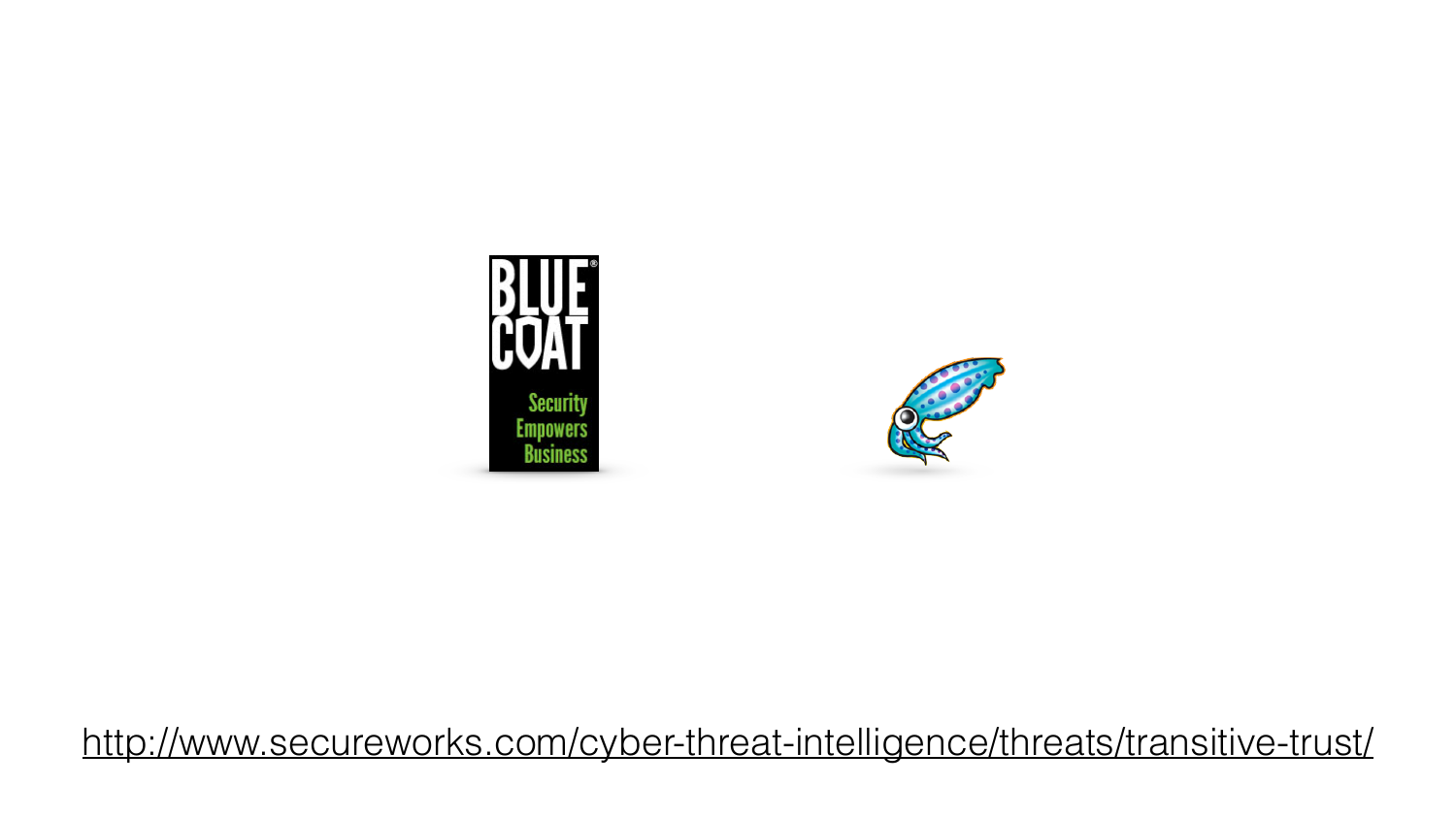# **H**ttp **S**trict **T**ransport **S**ecurity

- - Can include subdomains
	- Talk to browsers about "preloading"

• "I'm only available over HTTPS. Don't let users click through errors."



| iOS<br>Safari                                   | Opera Android Blackberry IE Mobile<br>Mini Browser Browser |
|-------------------------------------------------|------------------------------------------------------------|
| 28.0 34.0 7.0 20.0 7.0 5.0-7.0 4.4 10.0<br>11.0 | 10.0                                                       |

**Strict-Transport-Security: max-age=7776000**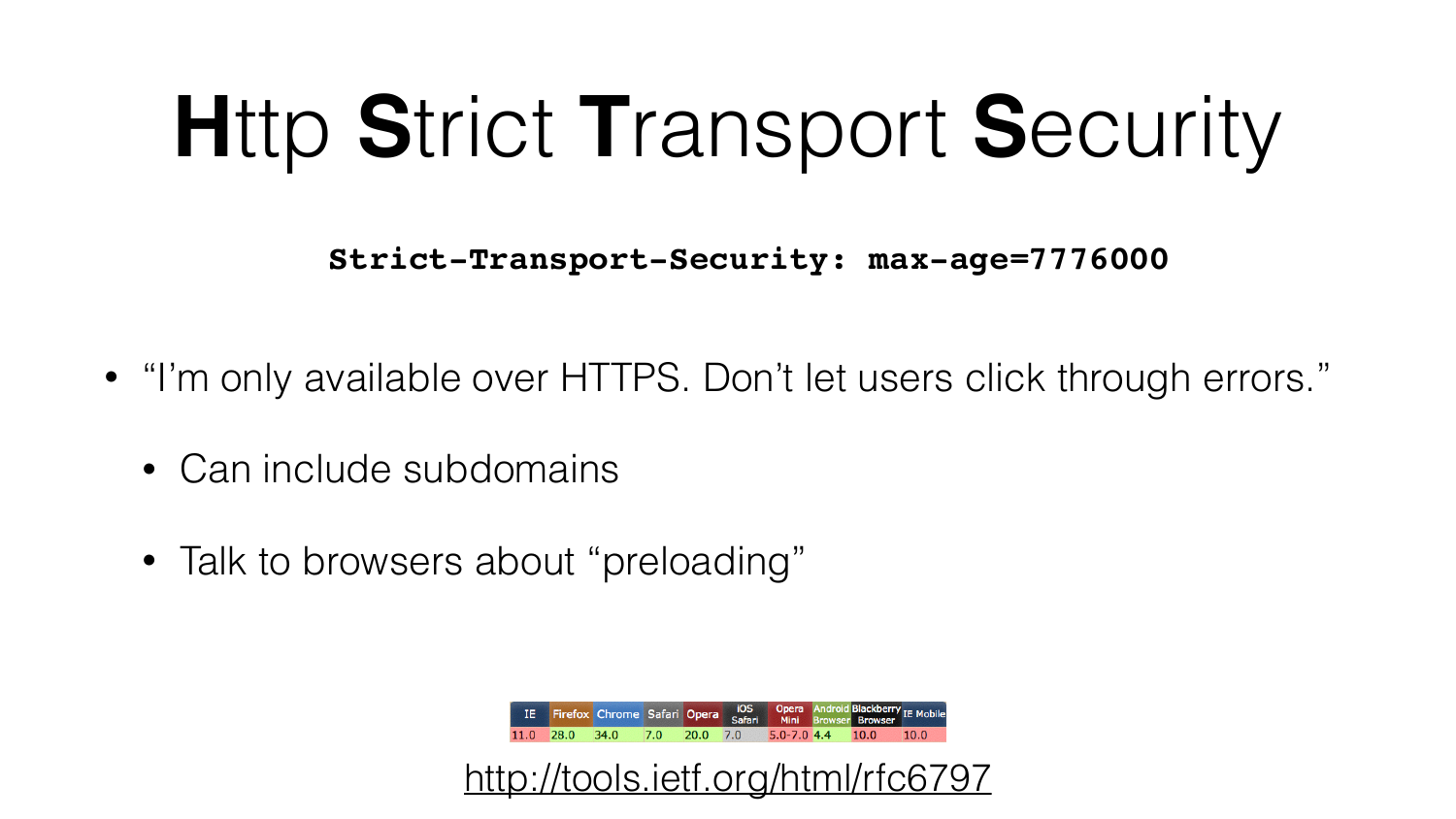# **Public-Key-Pins**

- "Pins" specific certs in the browser to avoid Rogue CAs
- May or may not catch MITMs
- Risk of locking your users out of your site; be careful...

http://tools.ietf.org/html/draft-ietf-websec-key-pinning

**Public-Key-Pins: max-age=31536000; pin-sha1="4n972HfV354KP560yw4uqe/baXc="; pin-sha256="LPJNul+wow4m6DsqxbninhsWHlwfp0JecwQzYpOLmCQ="**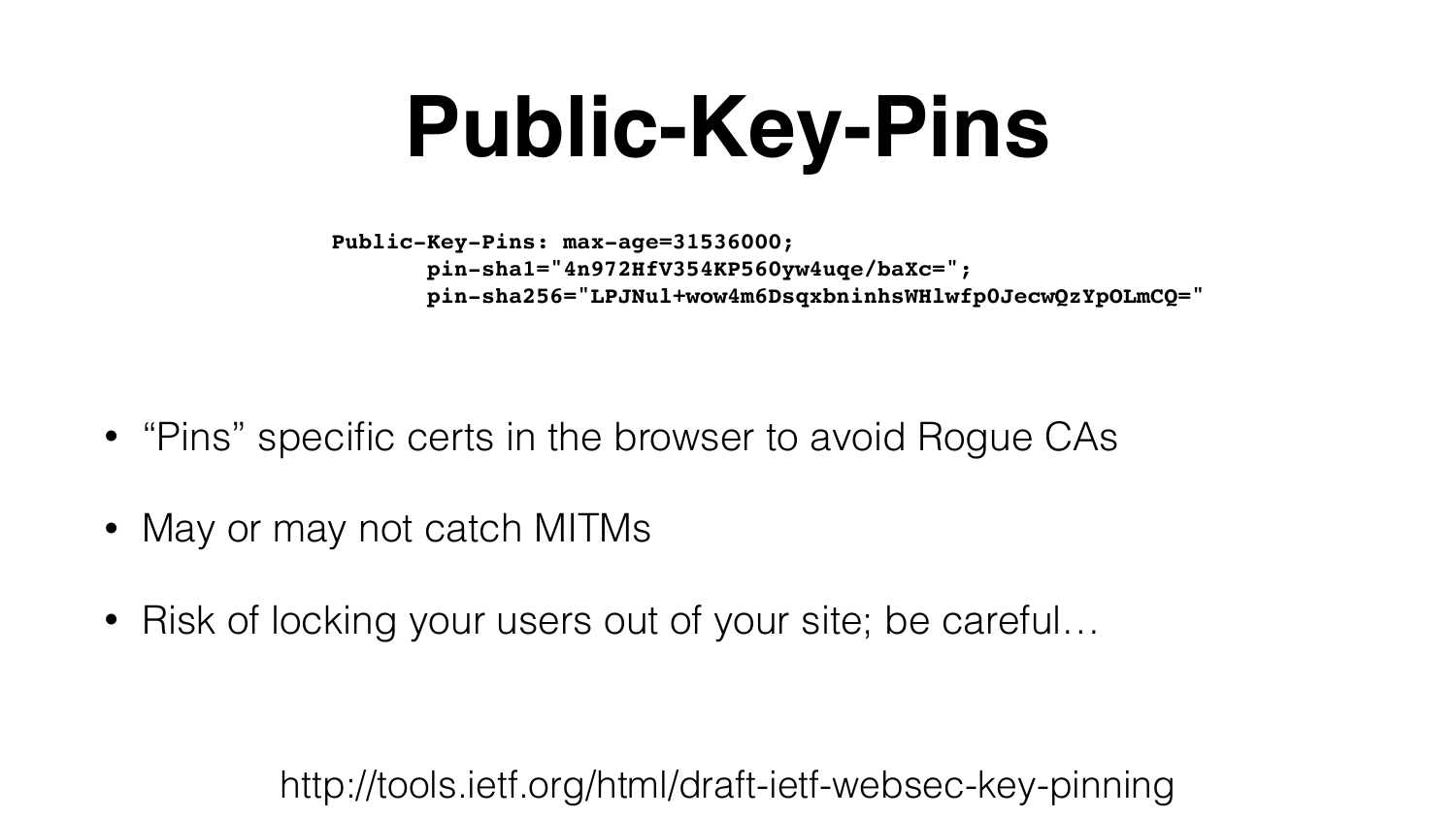

# **Certificate Transparency**

- "Notaries" as public cryptographic logs of CA activity
- Logs can then be monitored for rogue CAs
- Browsers can audit specific certs to make sure they show up in logs
	- Chrome will require for EV certs soon

<http://www.certificate-transparency.org/>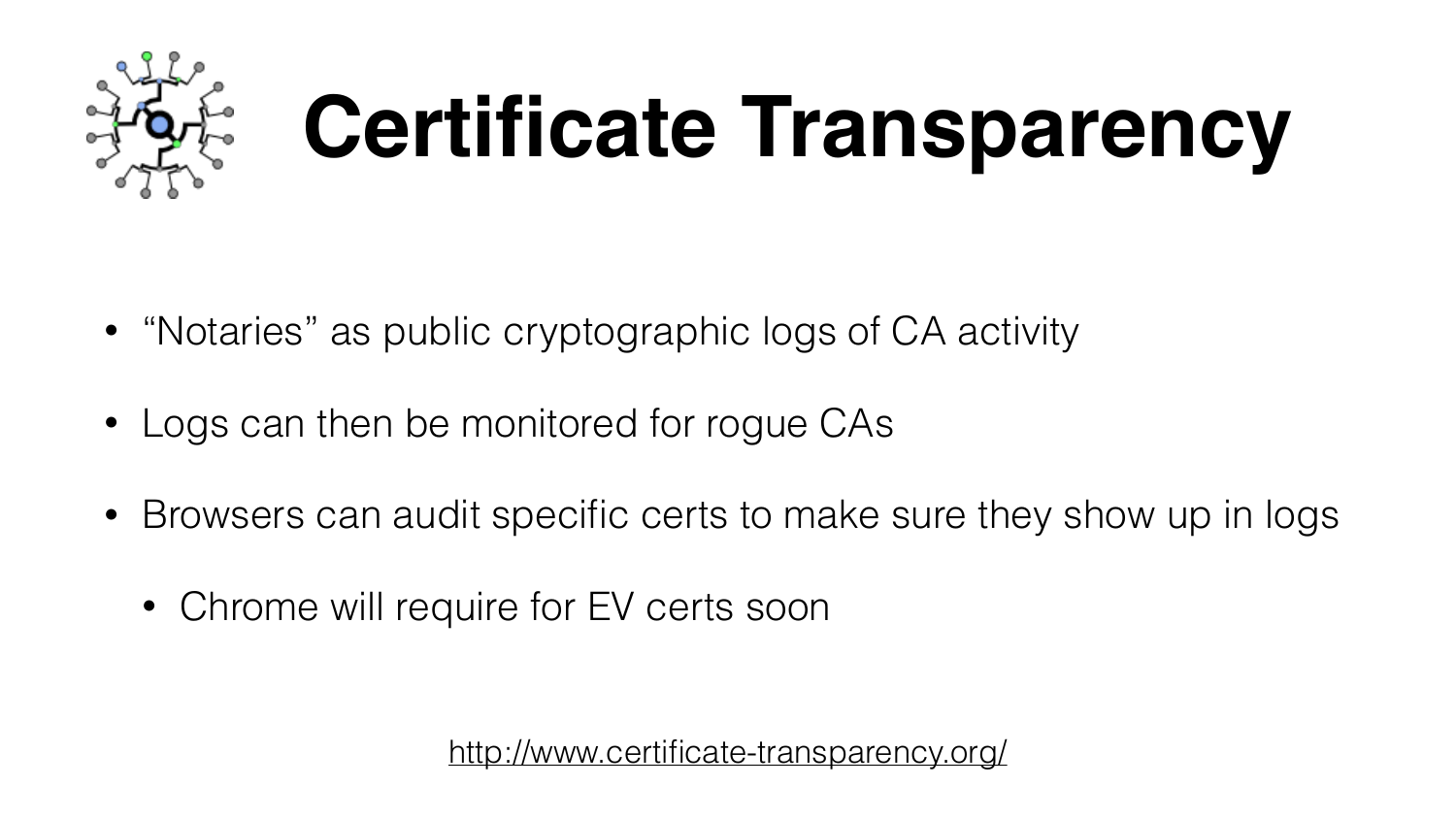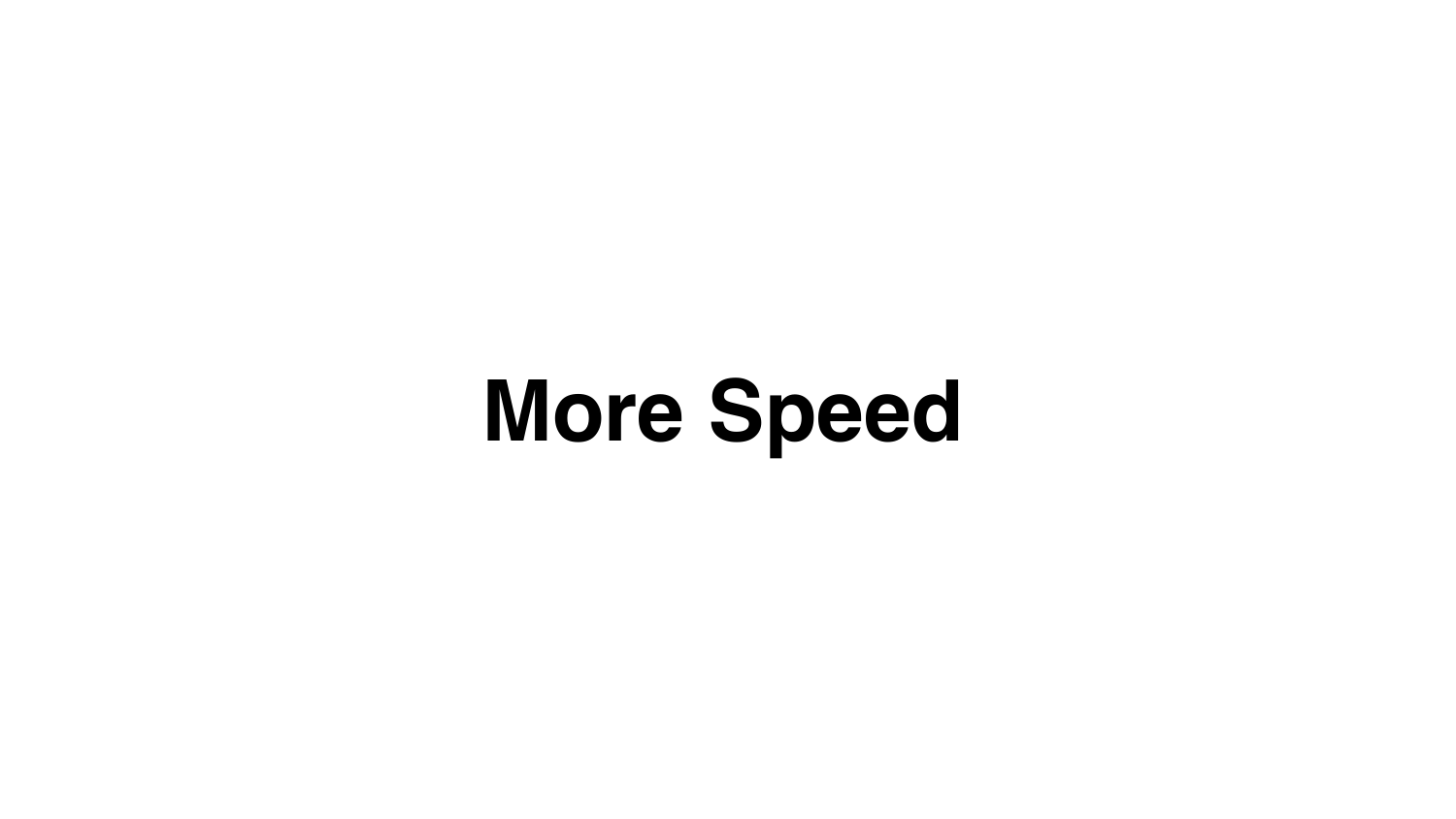# **ChaCha20 Poly1305**

- New Cipher Suite from DJB
- **AEAD** = Authentication and Encryption Concurrently
	- Easier to optimise
- Fast on mobile hardware (i.e., w/o AES acceleration)
- Constant time
- $\bullet$  < 100 LoC



#### <http://tools.ietf.org/html/draft-agl-tls-chacha20poly1305>



<http://googleonlinesecurity.blogspot.com/2014/04/speeding-up-and-strengthening-https.html>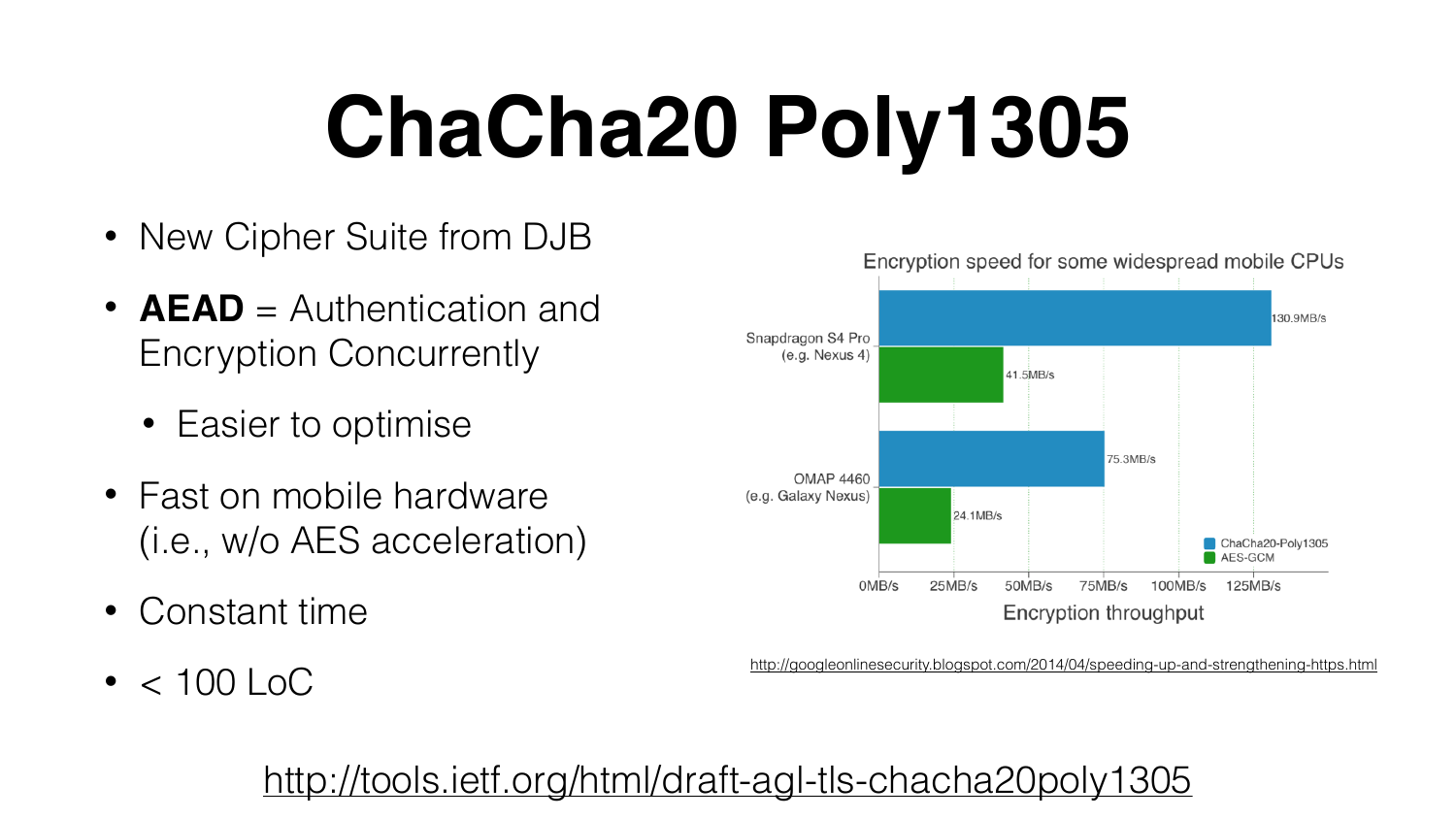## **TLS 1.3**

- **Goals**:
	- Encrypt the Handshake
	- Reduce Handshake Latency

#### • **0RT** or **1RT**

- Improve the Crypto
	- Better cipher suites
	- Ditch Compression, Renegotiation?
- Starting now, done by EOY (?)

### <https://github.com/tlswg/tls13-spec/>

| Client             |                         | Server             |
|--------------------|-------------------------|--------------------|
| ClientHello        | --------                |                    |
|                    |                         | ServerHello        |
|                    |                         | [ChangeCipherSpec] |
|                    | ---------               | Finished           |
| [ChangeCipherSpec] |                         |                    |
| Finished           | ---------               |                    |
| Application Data   | <u>&lt;--------&gt;</u> | Application Data   |